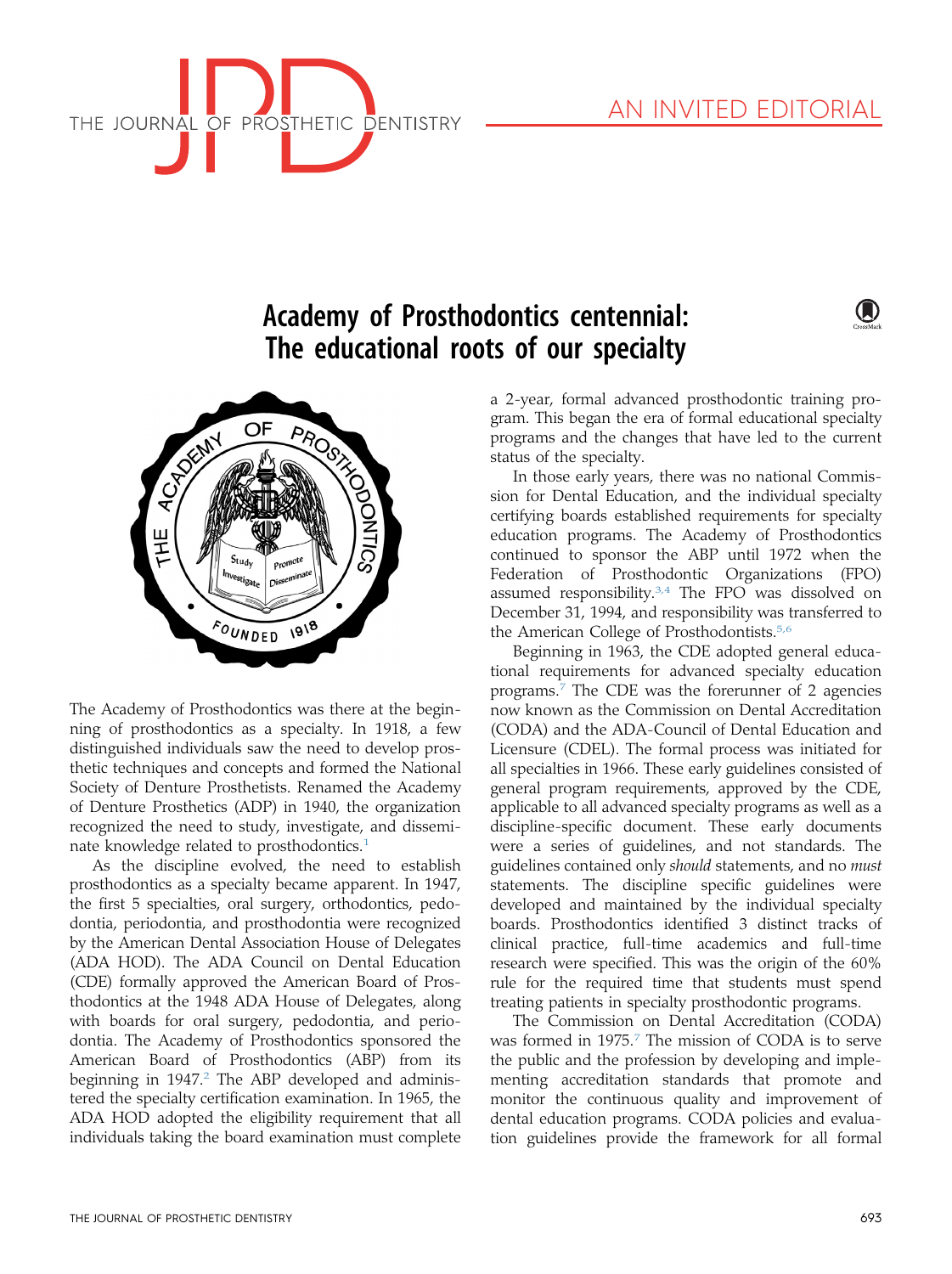dental education programs. This program and institutional oral health accreditation procedure is a 7-year process that includes a self-study and peer review of the educational programs as specified by the adopted accreditation standards, policies and procedures.

The Commission issued the first standards specific to each specialty in  $1975$  $1975$  $1975$ .<sup>7</sup> These included the general boilerplate guidelines applicable to all specialties and the specific educational guidelines adopted by each of the specialty boards. The prosthodontic specific guidelines were developed jointly by the FPO and the ABP. In 1975, CODA initiated the concept of proficiency at the specialty level, the use of *must* statements, the program length specifications of at least 2 years, and the process of measurement and evaluation of student learning.

In 1982, the prosthodontic accreditation guidelines were updated to include the adoption of definitions for levels of knowledge (in-depth, understanding, familiarity) and clinical skills (proficiency, competency, exposure), and the specification of dental laboratory technology skills. Lists of clinical procedures were added, and dental implants were mentioned for the first time. The current CODA Review Committee structure was established, and the ACP was named as the sponsoring organization for the purposes of appointing review committee members. The ABP was also identified as a CODA appointee organization.

Prior to the 1982 updates, the guidelines specified, "the major emphasis of the program should be placed on one of the prosthodontic disciplines" (complete and removable partial prosthodontics, fixed prosthodontics, and maxillofacial prosthetics). As a result, programs had a specific focus, and individuals graduated from fixed or removable programs. This specification limited the scope of prosthodontic education. For the first time, the December 1982 proposed requirements for Advanced Education Programs in Prosthodontics included a combined specialty that mandated students have in-depth knowledge and a broad range of clinical experience in fixed, removable partial, and complete denture prosthodontics, as well as occlusion. These changes were adopted in 1984 when CODA began to implement guidelines specific to each specialty in its own right and independently of the certifying and sponsoring groups. This began the era of iterative accreditation standards development that continually engaged all of the communities of interest.

The next significant update occurred in 1992 when the concept of "standards" as a core accreditation principle was adopted across all dental education. Prosthodontics added more extensive and detailed lists of clinical procedures and outcome standards for both programs and students.

In 1996, the program length was increased from 24 to 33 months to accommodate the expansion of prosthodontic therapies and the areas of temporomandibular disorders (TMDs), orofacial pain, and geriatrics. The requirement that the program director be board certified was also introduced. Graduating students were now expected to be proficient in a large number of clinical areas, distinguishing them from the 4-year predoctoral (DDS/ DMD) curriculum. Changes in 2008 brought the first dental implant placement standard at the participation level.

In 2012, the CODA adopted global changes to the core specialty definitions of didactic knowledge and clinical skills, mandating principles consistent with the predoctoral concept of "competence."[7](#page-2-0) This modification had a broad effect, as it reduced the levels of didactic knowledge for all 9 recognized specialties from 3 (indepth, understanding, exposure) to a single level of indepth. Areas outside in-depth knowledge were to be dropped or raised to that level. Likewise, the definitions for clinical skills were reduced from proficiency, competency, and observation to just competency and observation.

This change in core definitions required all specialties to make their standards consistent with the new boilerplate guidelines. This change led to a comprehensive rewrite of the prosthodontic accreditation standards, which were ultimately implemented on July 1, 2016. These new standards are reflective of the contemporary and forward-looking practice of specialty prosthodontics and include a more diagnostically driven specialty. A broad range of new program standards were introduced, including implant placement at the level of competence.

Although the CODA Review Committee Process was established in 1982, prosthodontics did not have a formal review committee until 1998. The Prosthodontics Review Committee (PRC) is one of the standing committees of the CODA and reports directly to the CODA. As such, they consider all matters related to prosthodontic specialty accreditation, program review, and the process of managing the specialty accreditation standards for the CODA. The chair of the PRC serves as one of the 30 CODA commissioners who oversee all dental education.

There have been 5 prosthodontic commissioners:

Dr Stephen F. Bergen, 1998-2001 Dr Arthur Nimmo, 2001-2005 Dr Ronald D. Woody, 2005-2009 Dr Kent Knoernschild, 2009-2013 Dr Stephen Campbell, 2013-2017

The rich history of the Academy of Prosthodontics demonstrates its role in establishing the specialty of prosthodontics, including the guidelines for specialty education and accreditation as they evolved throughout the 20th century. This vision and involvement resulted in our modern educational processes and specialty. The Academy of Prosthodontics continues to play a critical